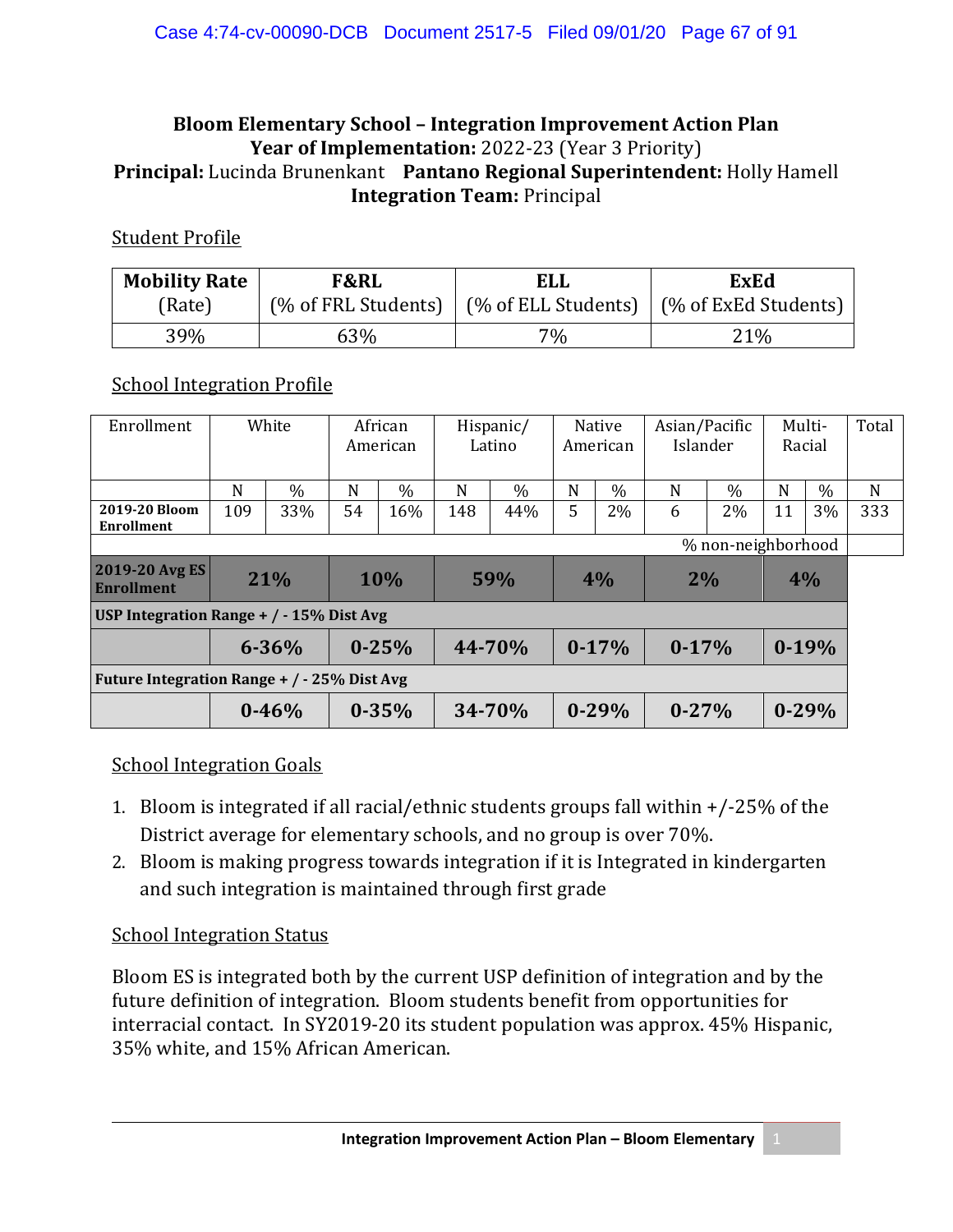### **A. Targeted Population; Recruitable Students**

Targeted Population: all students

Targeted Recruitment Goal: all students

Targeted zone: there are several areas around Howell with 30 or more recruitable students.

Targeted Zones: to the southwest of Bloom lies a targeted zone with 30 or more recruitable Hispanic students, and to north a targeted zone with 30 or more mixed white and Hispanic students.

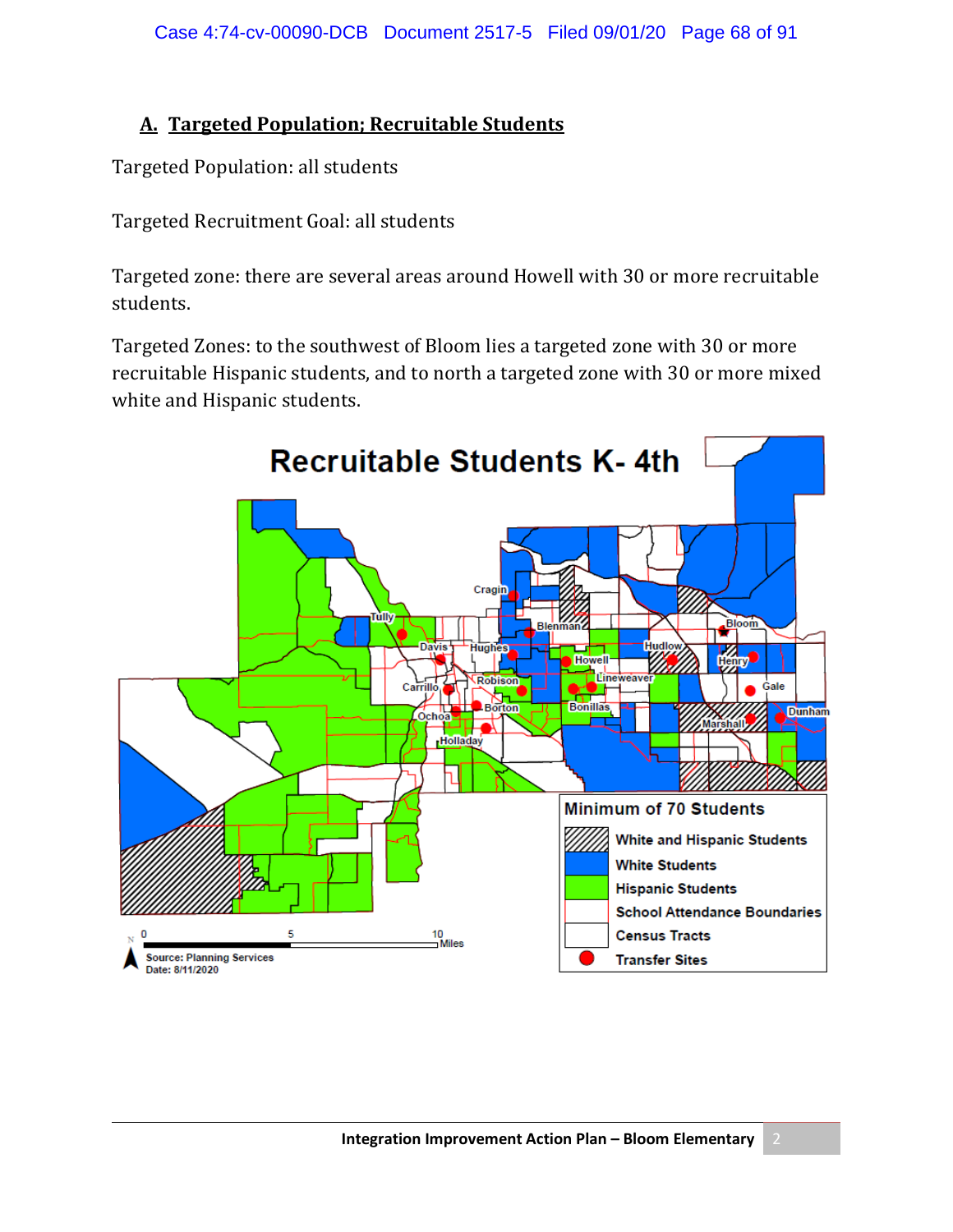# **A. Transportation**

## **1. Assessment**

### Existing Services; Needs Based on New Priorities; Service Gaps

Bloom currently utilizes two regular morning routes for 70 routed students, with fewer students routed in the morning through TUSD routes. Bloom utilizes no exceptional ed routes. Bloom has no late activity buses and does not assign elementary students to public transportation. There are no contracted routes to supplement the two TUSD morning routes. Bloom utilizes an express shuttle. Bloom is not a transfer site and is not part of the transfer system. Bloom has offered transportation to students enrolled in TWDL, but there are currently no students taking advantage of free transportation for TWDL.

Bloom is integrated and is at capacity and does not need any incentive route or express shuttles

## **2. Strategies**

Bloom will not implement any transportation strategies other than the routes it currently offers.

## **3. Monitoring Ridership and Evaluating Effectiveness**

Student Ridership is a student-tracking software module that enables TUSD's transportation department to monitor student card scans on and off the bus, offering real-time data to help improve planning decisions about the required size of the bus, to analyze opportunities for stop consolidation, and to identify ridership trends. The District will use the Ridership Monitor, part of the Student Ridership module, to monitor the race/ethnicity of students utilizing incentive transportation to Bloom to determine if the routes are operating to further improve integration. Ridership will be analyzed on a quarterly basis to determine the effectiveness of the route. Ridership report/findings will be provided to the DSA and evaluated by CSA on a quarterly basis.

## **4. Budget**

There are no additional transportation costs.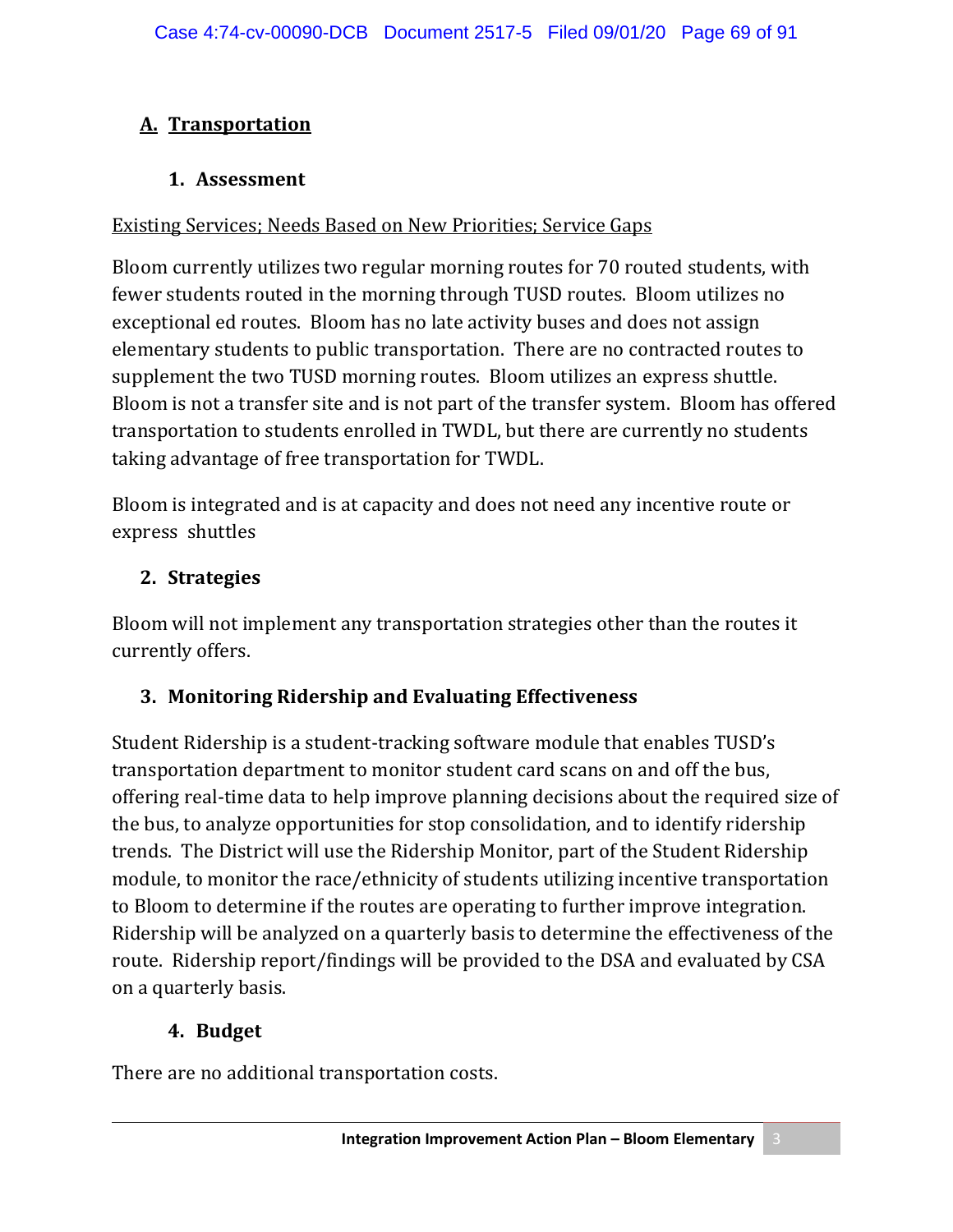### **B. Marketing, Outreach, and Recruitment**

## **1. Foundation**

The foundation for Bloom' marketing, outreach, and recruitment strategies is TUSD's districtwide "Knowledge Changes Everything" campaign (KCE). KCE is an ongoing campaign that celebrates the power of diversity, seeks to educate parents and students about the research-based benefits of learning from each other, and encouraging parents to consider these benefits for their student when making decisions about where to enroll their child. Research reveals that racially diverse schools benefit students in multiple ways:

- Improved cognitive skills, critical thinking, and problem solving
- Increased ability to work with others from diverse cultures
- Improved test scores
- Wide-ranging educational success, including higher graduation rates
- Learning environments that develop students' "funds of knowledge"

# **2. Strategies**

Bloom is currently participating in the District's ALE Outreach and Recruitment campaign as a two-way dual language school. Bloom marketing and outreach will focus on highlighting the following: benefits of an integrated education; two-way dual language program, its 'B' rating, and its schoolwide emphasis on arts integration.

## **3. Monitoring and Evaluating Effectiveness**

Bloom will submit a monthly report to the CSA by the 10th of each month (first report due October 10). The Director of Student Assignment (DSA) and the coordinated student assignment (CSA) committee will review monthly reports and, where necessary, will meet with the Bloom Integration Team for follow-up.

The DSA/CSA will monitor plan implementation from October through June. In January, the DSA/CSA will begin evaluating the effectiveness of the plan by analyzing the race-ethnicity of students who have submitted applications to Bloom.